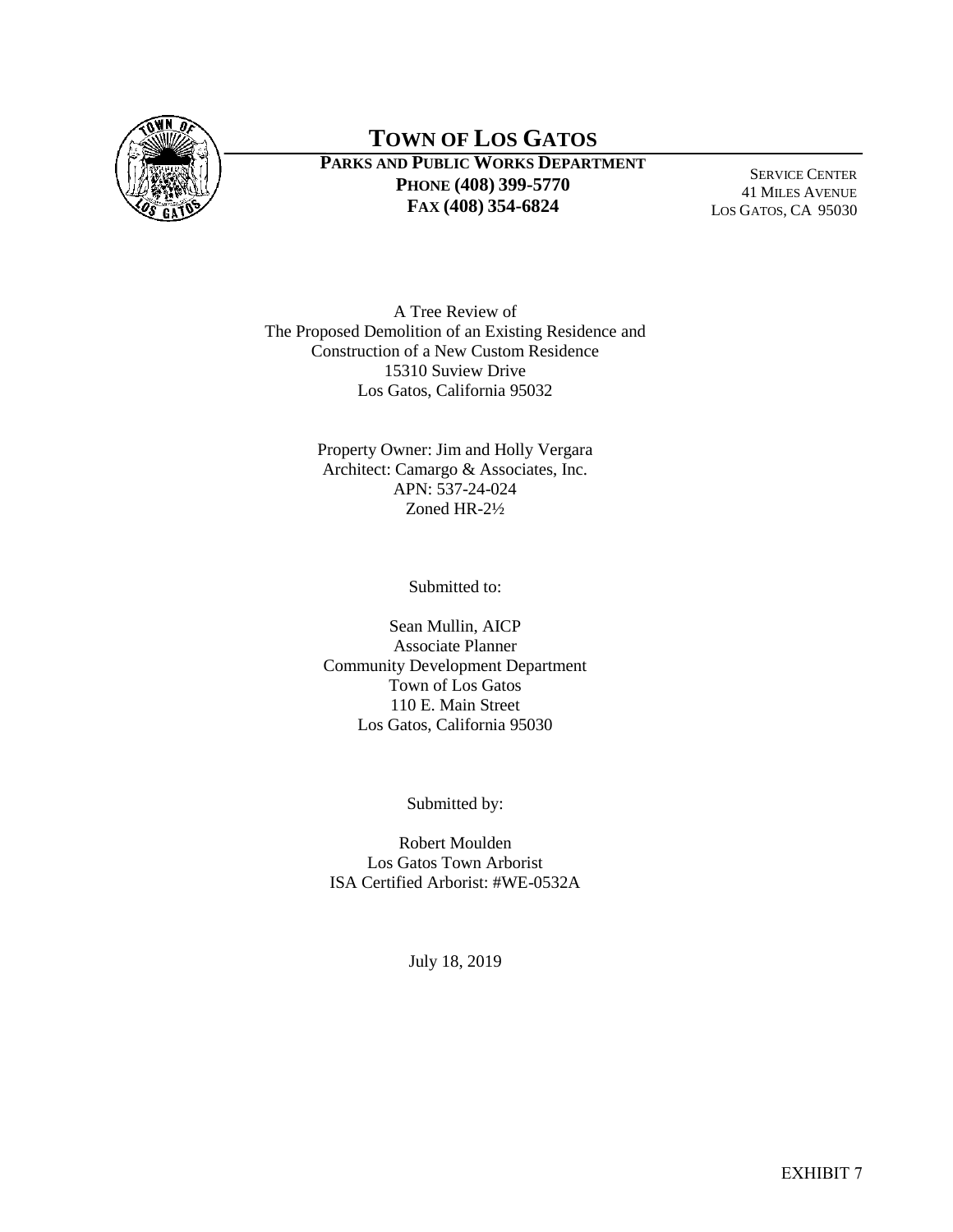

## **TOWN OF LOS GATOS**

**PARKS AND PUBLIC WORKS DEPARTMENT PHONE (408) 399-5770 FAX (408) 354-6824**

SERVICE CENTER 41 MILES AVENUE LOS GATOS, CA 95030

### **Introduction**

I have been requested by the Los Gatos Community Development Department to review the potential impacts on 11 trees associated with the demolition and rebuilding of residence at 15310 Suview Drive.

### **Trees on Site**

Trees #1 through 8 are young redwood trees located north of the proposed residence with diameters ranging from approximately 4 inches to 10 inches. The trees are in good health and show nice vigor. A portion of the proposed driveway would require the removal of trees #1 through 3.

Tree #9 is a multi-trunk walnut tree with a diameter of approximately 48 inches. Based on its size and species of the trees, they are all classified as a large protected tree. This tree is located south of the proposed residence and has a significant lean to the east. This tree appears healthy and shows good vigor; however, since this tree has such a heavy lean, its removal could be supported if applicant agrees.

Tree #10 is a live oak with a diameter of approximately 50 inches. Based on its size and species of the trees, they are all classified as a large protected tree. This tree is located south of the proposed residence, adjacent to an existing swimming pool and play area. This tree is showing good health.

Trees #11 is a multi-trunk pomegranate tree. Fruit bearing trees are not protected under the Town Code. This tree is proposed for removal.

#### **Recommendation**

Trees #1 through 3 are proposed for removal to accommodate the proposed driveway. Tree #9 is also proposed for removal. A tree removal permit is required for their removal and replacement plantings shall comply with the Town Code and Hillside Development Standards and Guidelines.

Trees #4 through 8 are proposed to remain and shall be protected for the duration of this project. Standard protection measures are appropriate to protect the trees during construction per Section 29.10.1005 of the Town Code.

Trees #10 is proposed to remain and shall be protected for the duration of this project. Tree protection fencing shall be placed at the dripline of the tree to the greatest extent possible and shall meet the requirements of Section 29.10.1005 of the Town Code.

1. If new plant material is installed under the canopies it should be drought tolerant materials.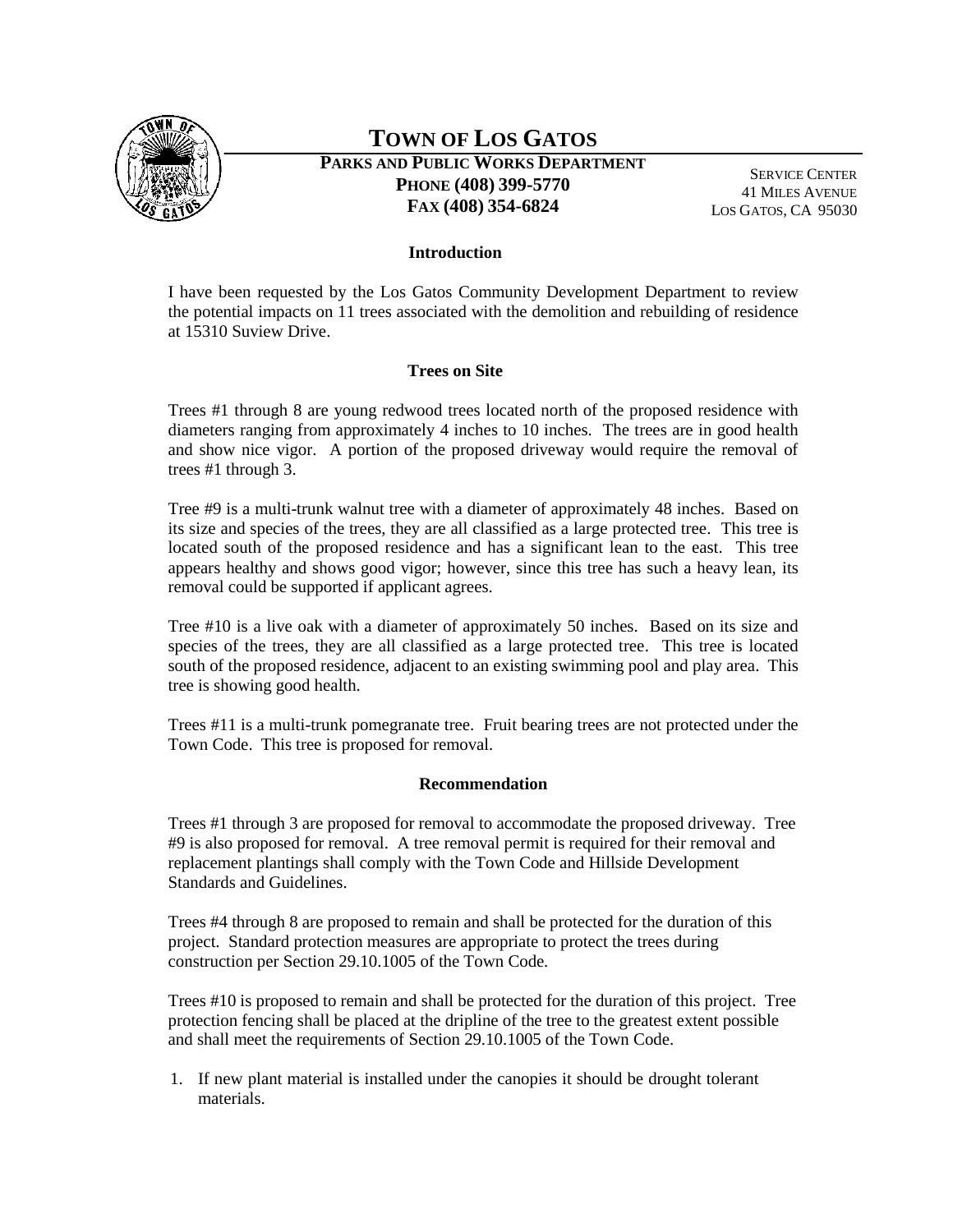

# **TOWN OF LOS GATOS**

**PARKS AND PUBLIC WORKS DEPARTMENT PHONE (408) 399-5770 FAX (408) 354-6824**

SERVICE CENTER 41 MILES AVENUE LOS GATOS, CA 95030

- 2. Any trenching for new irrigation should be designed outside of the canopies.
- 3. A thin layer of mulch shall be installed beneath the unpaved area of the canopies and maintained throughout the project.
- 4. The Contractor shall adhere to the Town Code relating to Protection of Trees during construction:

### Sec.29.10.1005. – Protection of trees during construction

- (a) Protective tree fencing shall specify the following:
	- (1) Size and materials: A five (5) or six (6) foot high chain link fencing, mounted on two-inch diameter galvanized iron posts, shall be driven into the ground to a depth of at least two (2) feet at no more than 10-foot spacing. For paving area that will not be demolished and when stipulated in a tree preservation plan, posts may be supported by a concrete base.
	- (2) Area type to be fenced. Type I: Enclosure with chain link fencing of either the entire drip line area or at the tree protection zone (TPZ), when specified by a certified or consulting arborist. Type II: Enclosure for street trees located in a planter strip: chain link fence around the entire planter strip to the outer branches. Type III: Protection for a tree located in a small planter cut-out only (such as downtown): orange plastic fencing shall be wrapped around the trunk from the ground to the first branch with 2-inch wooden boards bound securely on the outside. Caution shall be used to avoid damaging any bark or branches.
	- (3) Duration of Type I, II, III fencing. Fencing shall be erected before demolition; grading or construction begins and remain in place until final landscaping is required. Contractor shall first obtain the approval of the project arborist on record prior to removing a tree protection fence.
	- (4) Warning sign. Each tree fence shall have prominently displayed an 8.5 x 11-inch sign stating: "Warning—Tree Protection Zone-this fence shall not be removed and is subject to penalty according to Town Code 29.10.1025".
- (b) All persons shall comply with the following precautions:
	- (1) Prior to the commencement of construction, install the fence at the drip line, or tree protection zone (TPZ) when specified in an approved arborist report, around any tree and/or vegetation to be retained which could be affected by the construction and prohibit any storage of construction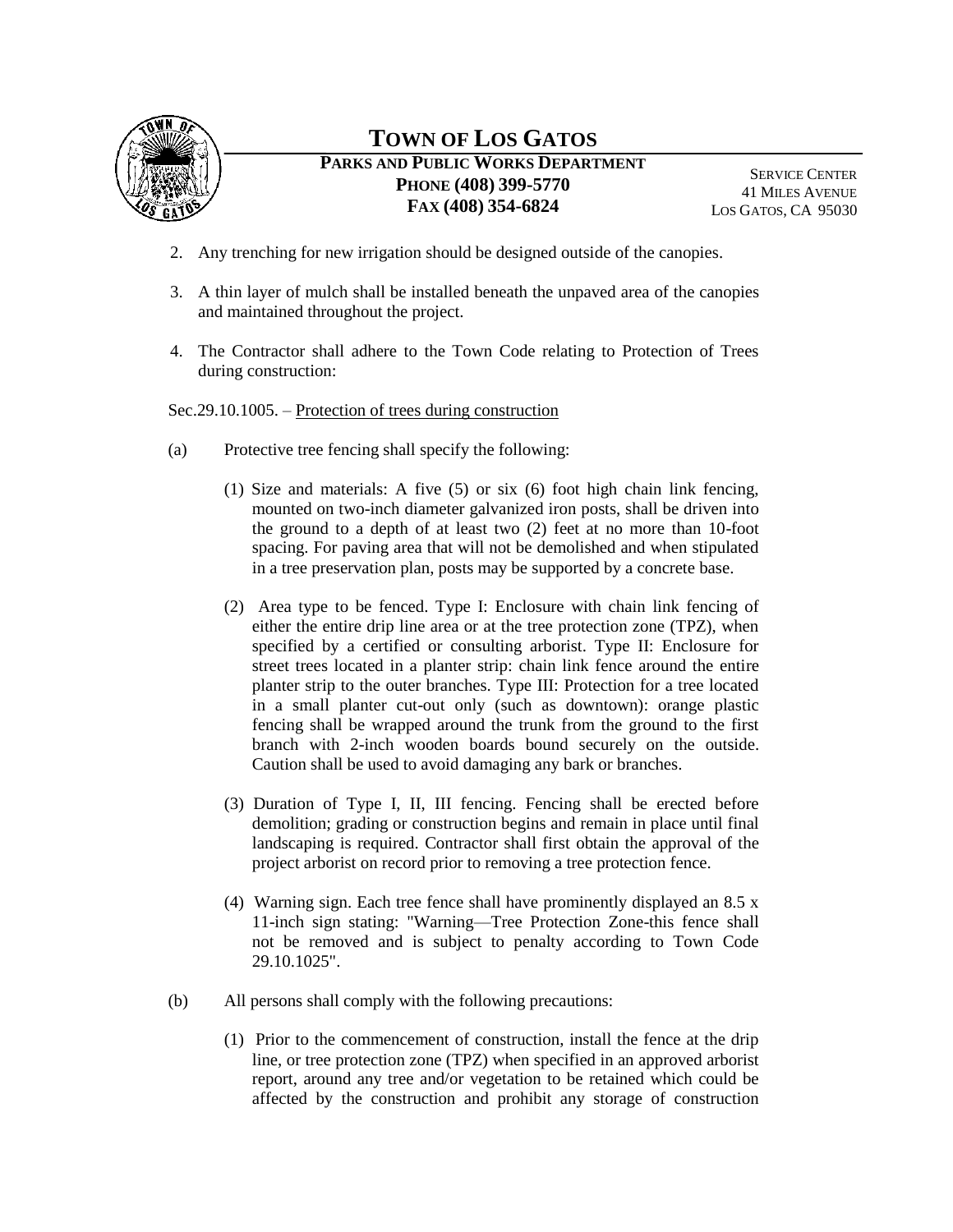

SERVICE CENTER 41 MILES AVENUE LOS GATOS, CA 95030

materials or other materials or vehicles inside the fence. The drip line shall not be altered in any way so as to increase the encroachment of the construction.

- (2) Prohibit excavation, grading, drainage and levelling within the drip line of the tree unless approved by the director.
- (3) Prohibit disposal or depositing of oil, gasoline, chemicals or other harmful materials within the drip line of or in drainage channels, swales or areas that may lead to the drip line of a protected tree
- (4) Prohibit the attachment of wires, signs or ropes to any protected tree.
- (5) Design utility services and irrigation lines to be located outside of the drip line when feasible.
- (6) Retain the services of the certified or consulting arborist for periodic monitoring of the project site and the health of those trees to be preserved. The certified or consulting arborist shall be present whenever activities occur which poses a potential threat to the health of the trees to be preserved.
- (7) The director and project arborist shall be notified of any damage that occurs to a protected tree during construction so that proper treatment may be administered.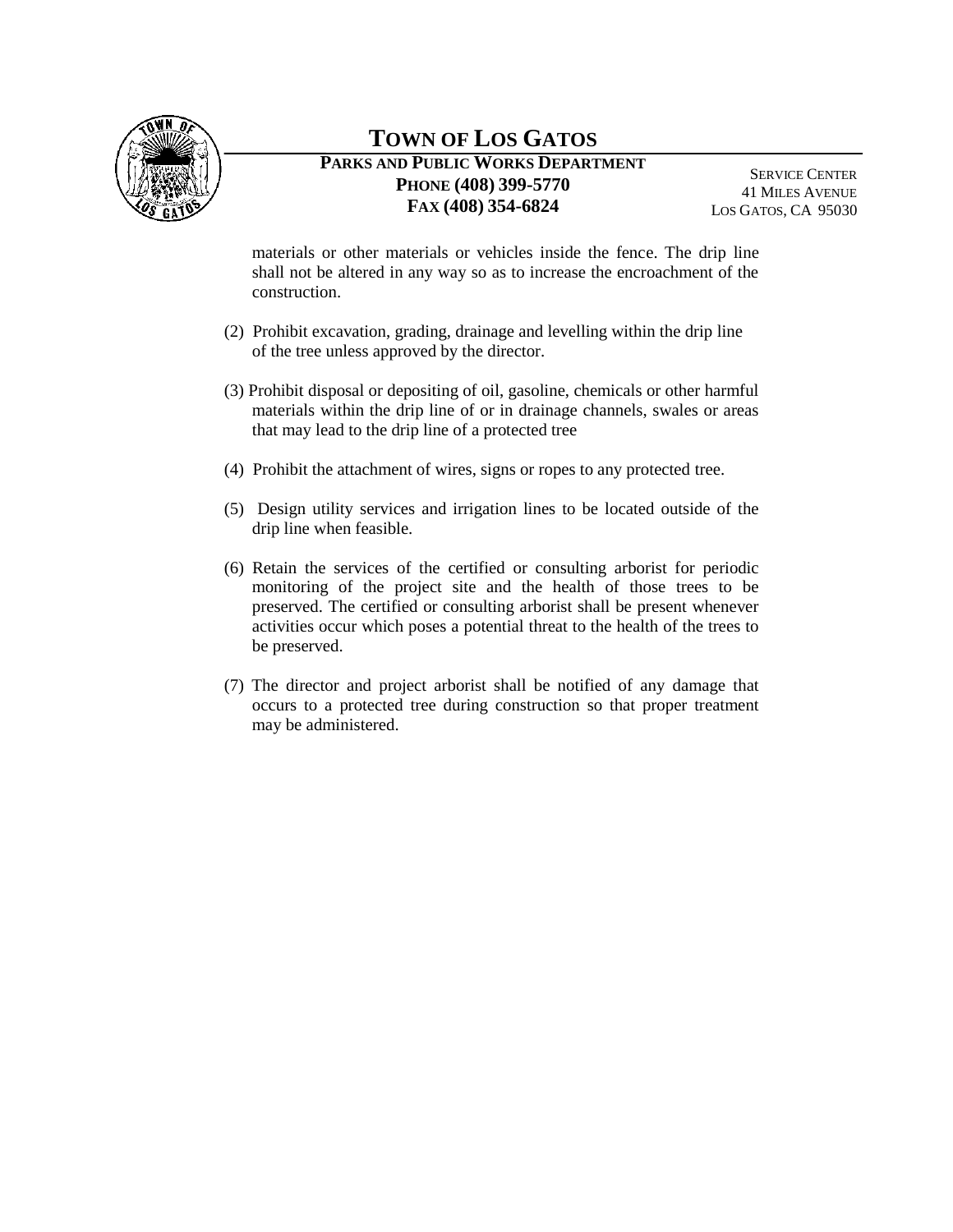

SERVICE CENTER 41 MILES AVENUE LOS GATOS, CA 95030



Trees #1 through 8. Redwood trees.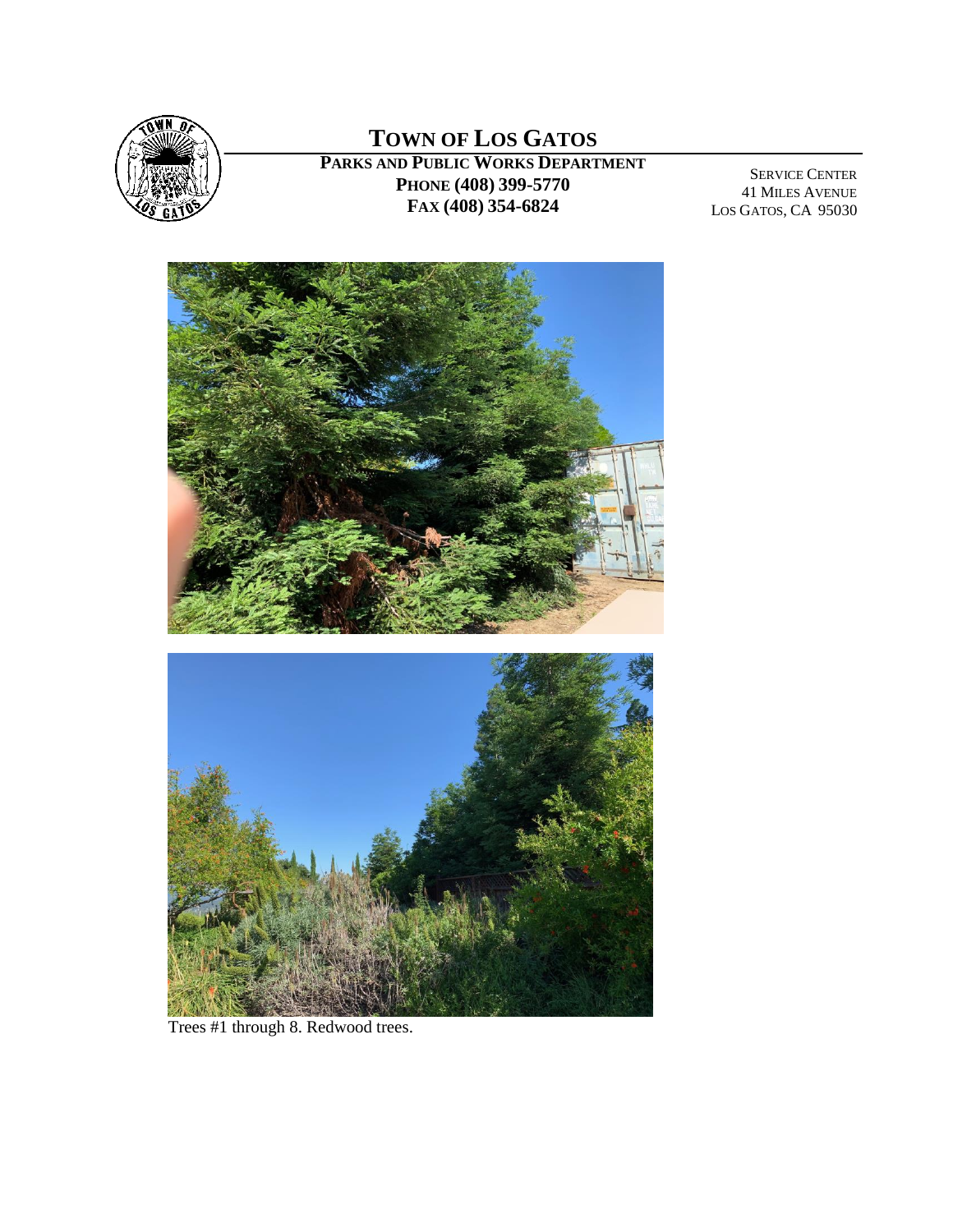

SERVICE CENTER 41 MILES AVENUE LOS GATOS, CA 95030



Tree #9. Walnut tree proposed for removal. Tree #10. Oak tree proposed to remain.